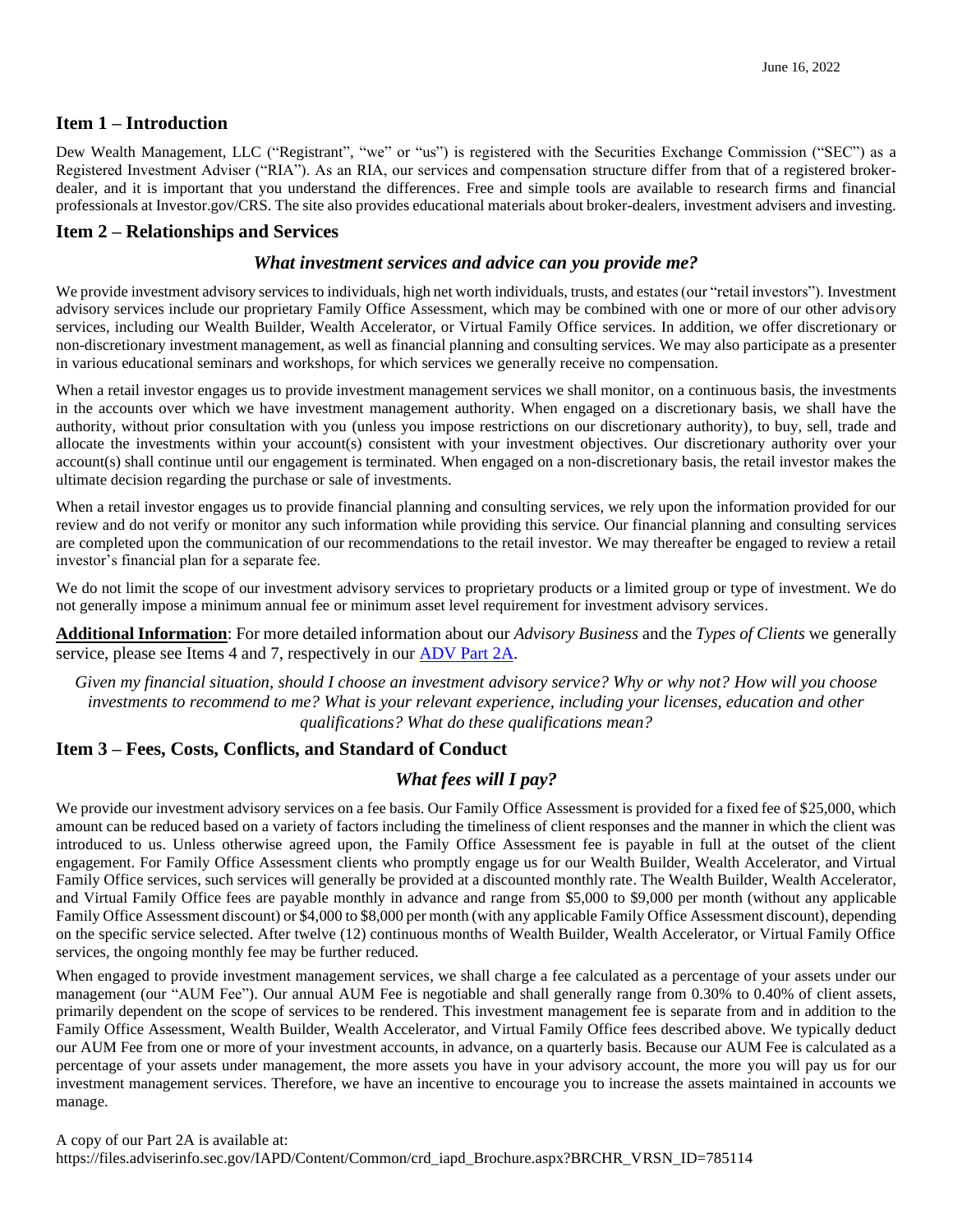The fees for our standalone financial planning and consulting services are negotiable but generally range from \$1,000 to \$20,000 on a fixed fee basis, and from \$300 to \$750 on an hourly rate basis, depending upon the level and scope of the service(s) required and the professional(s) rendering the service(s). Depending on the scope of services, we may require that all or a portion of the planning fee be paid in advance.

**Other Fees and Costs**: Your investment assets will be held with a qualified custodian. Custodians generally charge brokerage commissions and/or transaction fees for effecting certain securities transactions (for example, transaction and redemption fees may be charged for certain mutual fund transactions). These charges will be assessed in accordance with the qualified custodian's transaction fee/brokerage commission fee schedule. Clients will generally also incur a nominal exchange fee in connection with each security transaction. In addition, relative to certain mutual fund and exchange traded fund purchases, certain charges will be imposed at the fund level (e.g. management fees and other fund expenses). Independent Managers and sub-advisors engaged to manage all or a portion of your assets may also charge a separate and additional investment advisory fee.

You will pay fees and costs whether you make or lose money on your investments. Fees and costs will reduce any amount of money you make on your investments over time. Please make sure you understand what fees and costs you are paying.

*Help me understand how these fees and costs might affect my investments. If I give you \$10,000 to invest, how much will go to fees and costs, and how much will be invested for me?*

**Additional Information**: For more detailed information about our fees and costs related to our management of your account, please see Item 5 in our [ADV Part 2A.](https://files.adviserinfo.sec.gov/IAPD/Content/Common/crd_iapd_Brochure.aspx?BRCHR_VRSN_ID=785114)

# *What are your legal obligations to me when acting as my investment adviser? How else does your firm make money and what conflicts of interest do you have?*

When we act as your investment adviser, we have to act in your best interest and not put our interest ahead of yours. At the same time, the way we make money creates some conflicts with your interests. You should understand and ask us about these conflicts because they can affect the investment advice we provide you. Here are some examples to help you understand what this means:

\* We may recommend a particular custodian from whom we receive support services and/or products, certain of which assist us to better monitor and service your account.

\* We may recommend rollovers out of employer-sponsored retirement plans and into Individual Retirement Accounts that we manage for an asset-based fee, which could have the effect of increasing our compensation.

### *How might your conflicts of interest affect me, and how will you address them?*

**Additional Information**: For more detailed information about our conflicts of interest, please review our [ADV Part 2A.](https://files.adviserinfo.sec.gov/IAPD/Content/Common/crd_iapd_Brochure.aspx?BRCHR_VRSN_ID=785114)

## *How do your financial professionals make money?*

Our financial professionals are compensated on a salary basis, with a discretionary bonus component. This additional bonus compensation is based upon overall firm performance and client retention. You should discuss your financial professional's compensation directly with your financial professional.

### **Item 4 – Disciplinary History**

## *Do you or your financial professionals have legal or disciplinary history?* No.

We encourage you to visit [www.Investor.gov/CRS](http://www.investor.gov/CRS) to research our firm and our financial professionals. Furthermore, we encourage you to ask your financial professional: *As a financial professional, do you have any disciplinary history? If so, for what type of conduct?*

### **Item 5 – Additional Information**

Additional information about our firm is available on the SEC's website at [www.adviserinfo.sec.gov.](http://www.adviserinfo.sec.gov/) You may contact our Chief Compliance Officer at any time to request a current copy of our ADV Part 2A or our *relationship summary*. Our Chief Compliance Officer may be reached by phone at (480) 614-9119.

Who is my primary contact person? Is he or she a representative of an investment adviser or broker-dealer? Who can I *talk to if I have concerns about how this person is treating me?*